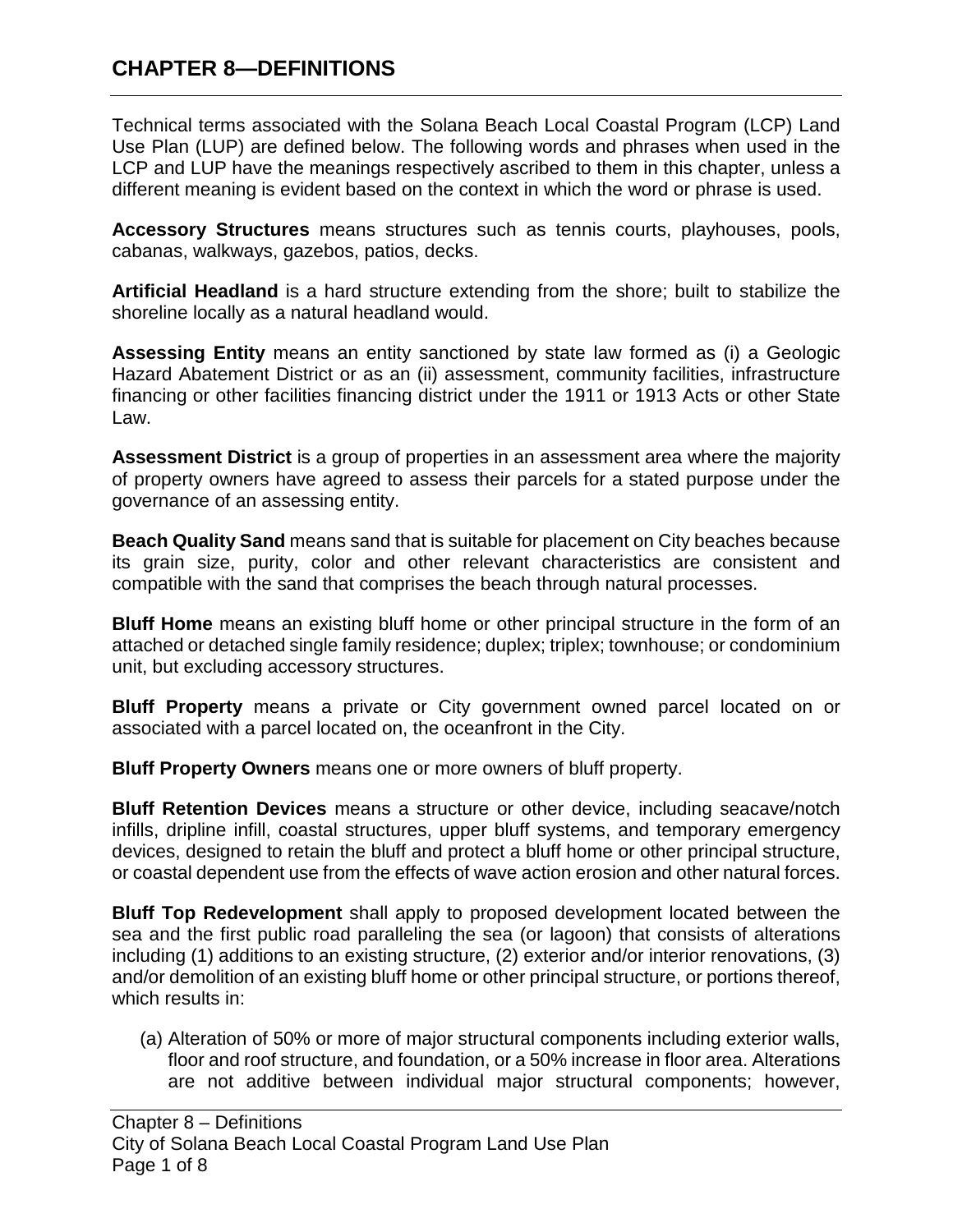changes to individual major structural components are cumulative over time from the date of certification of the LUP.

(b) Demolition, renovation or replacement of less than 50% of a major structural component where the proposed alteration would result in cumulative alterations exceeding 50% or more of a major structural component, taking into consideration previous alterations approved on or after the date of certification of the LUP; or an alteration that constitutes less than 50% increase in floor area where the proposed alteration would result in a cumulative addition of greater than 50% of the floor area taking into consideration previous additions approved on or after the date of certification of the LUP.

**Breakwater** means an offshore structure, often parallel to the shore that protects a shore area, harbor, anchorage, or basin from waves.

**Caisson Foundation:** Means a subsurface support structure. A Caisson is a shaft or shafts of steel reinforced concrete placed under a building column, foundation or wall and extending down to hardpan, bedrock or competent material as defined or approved by a soils engineer or geologist. Caissons, for this definition, are drilled into position and are used to carry surface building loads and/or to carry surface building loads from anticipated future loss of support (i.e. "slope failure"). Also known as a pier foundation.

**Cantilever:** A projecting or overhanging structure of up to 10 feet in depth on the west side of a Bluff Home that is supported at one end and carries a load at the other end or along its length. Cantilever construction allows for structures to project seaward of the GSL of bluff edge setback (minimum 40 feet) with external bracing. All foundation footings and structural supports for cantilevered square footage shall be located landward of the geologic setback line or bluff edge setback (minimum 40 feet). No newly constructed cantilevered square footage is permitted to project over the bluff edge.

**CEQA** means the California Environmental Quality Act.

**City** means the City of Solana Beach.

**City Access-ways** means City owned or controlled public access-ways to the beach, San Elijo Lagoon, public parks and view points.

**City Community Center** means the City owned community center and City owned bluff property located at the north side of Fletcher Cove along Pacific Avenue.

**City Design Standards** means all applicable implementing ordinances governing designs, aesthetic criteria, materials, and structural components as further set forth in the LCP.

**City Facilities** means any and all City owned facilities including, but limited to, City Hall, fire stations, public restrooms, parking areas, ramps and City owned bluff retention devices, City lifeguard facilities, City access-ways and the City Community Center.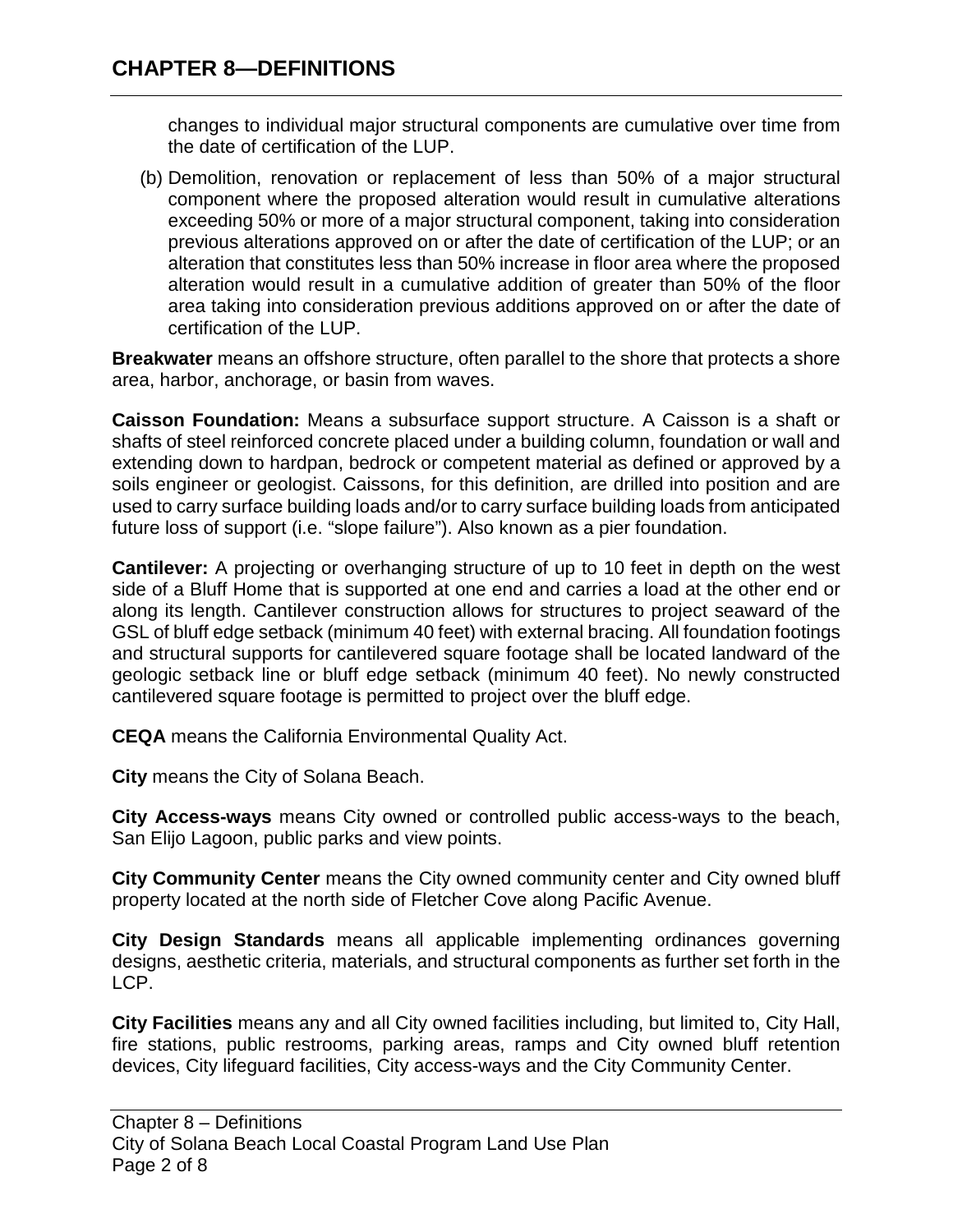**City Infrastructure** means City owned roads and City owned utilities located therein and thereon.

**City-Owned Utilities** means those utilities such as gas, electric, cable owned by the City.

**Coastal Bluff Edge** The coastal bluff edge is the upper termination of a bluff, cliff, or seacliff. In cases where the top edge of the bluff is rounded away from the face of the bluff the bluff edge shall be defined as that point nearest the bluff face beyond which a downward gradient is maintained continuously to the base of the bluff. In a case where there is a step like feature at the top of the bluff, the landward edge of the topmost riser shall be considered the bluff edge. The bluff edge may change over time as the result of erosional processes, landslide, or artificial cut. Artificial fill placed near the bluff edge, or extending over the bluff edge does not alter the position of the bluff edge. In those cases where irregularities, structures or bluff stabilizing devices exist in a subject property so that a reliable determination of the bluff edge cannot be made by visual or topographic evidence, the Community Development Director, or Commission, on appeal, shall determine the location of the bluff edge after evaluation of a geologic or soils report and physical inspection of the site.

**Coastal Commission or Commission (CCC)** means the California Coastal Commission.

**Coastal Dependent Development or Use** means any development or use which requires a site on, or adjacent to, the sea to be able to function at all.

**Coastal Development Permit (CDP)** means a Coastal Development Permit issued pursuant to the Coastal Act by the Coastal Commission or by the City under its certified LCP pursuant to Public Resources Code sections 30519.

**Coastal Structure** means a structure located at the base of the bluff, such as a seawall, revetment or rip-rap that is located at, or is seaward, of, the bluff dripline. A coastal structure is intended to protect, support and/or stabilize the bluff toe and/or mid or upper bluff area that has experienced, or is likely to experience material erosion or instability and protect a bluff home or other principal structure, or coastal dependent use from the effects of wave action erosion and other natural forces.

**Day** means a calendar day, not a business day.

**Development** means, on land, in or under water, the placement or erection of any solid material or structure; discharge or disposal of any dredged material or any gaseous liquid, solid or thermal waste; grading, removing, dredging, mining or extraction of any soil or materials; change in the density or intensity of use of land, including, but not limited to, subdivision pursuant to the Subdivision Map Act (commencing with Section 66410 of the Government Code), and any other division of land, including lot splits, except where the land division is brought about in connection with the purchase of such land by a public agency for public recreational use; change in the intensity of use of water, or of access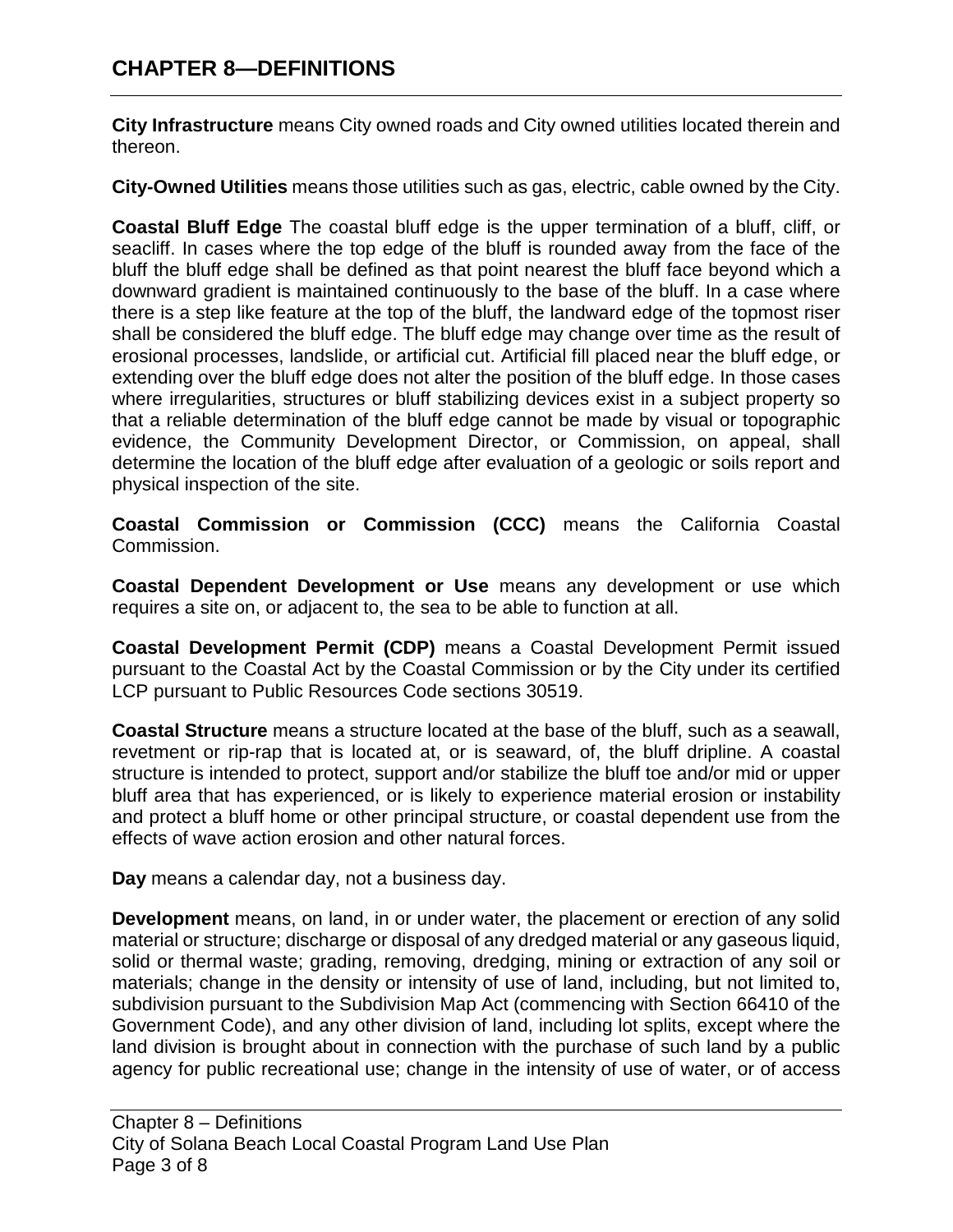thereto; construction, reconstruction, demolition, or alteration of the size of any structure including any facility of any private, public or municipal utility; and the removal of any major vegetation other than for agricultural purposes, kelp harvesting, and timber operations which are in accordance with a timber harvesting plan submitted pursuant to the provisions of the Z'berg-Nejedly Forest Practice Act of 1973 (commencing with Section 4511). As used in this title, "structure" includes but is not limited to any building, road, pipe, flume, conduit, siphon, aqueduct, telephone line, and electrical power transmission and distribution line. A "project," as defined in Government Code Section 65931, is included with this definition.

**EIR** means Environmental Impact Report.

**Emergency** means a sudden, unexpected occurrence demanding immediate action to prevent or mitigate loss or damage to life, health, property or essential public services.

**Emergency Coastal Development Permit** means a Coastal Development Permit granted on an expedited emergency basis an emergency exists that requires action more quickly than permitted by the procedures for a Coastal Development Permit and the work can and will be completed within thirty (30) days unless otherwise specified by the terms of the permit.

**Erosion** means the loosening and removal of rock and soil materials by rainfall, running water over a surface, wave action, tidal currents, littoral currents, weathering, winds, and manmade processes.

**Erosion Rate** means the rate of erosion of the bluff averaged over a given period of time or projected for future shoreline change conditions.

**Environmentally Sensitive Habitat Area (ESHA)** means any area in which plant or animal life or their habitats are either rare or especially valuable because of their special nature or role in an ecosystem and which could easily be disturbed or degraded by human activities and developments as defined in Section 30107.5 of the Coastal Act.

**Factor of Safety** means the stability of a slope as expressed as the ratio of the resisting forces (forces which tend to resist movement of a slope) to the driving forces (forces which tend to cause movement).

**Feasible or feasible or feasibly** means capable of being accomplished in a successful manner within a reasonable period of time taking into account economic, environmental, social and technological factors as defined in Cal. Pub. Res. Code § 21061.1.

**Floor Area** means the enclosed interior space inside a bluff home, excluding required parking of 200 square feet per parking space, both before and/or after completion of any remodel.

**Formation** (geologic) is a mapped rock unit having distinctive lithic features over a region. In the bluffs of Solana Beach, three formations have been identified: the Torrey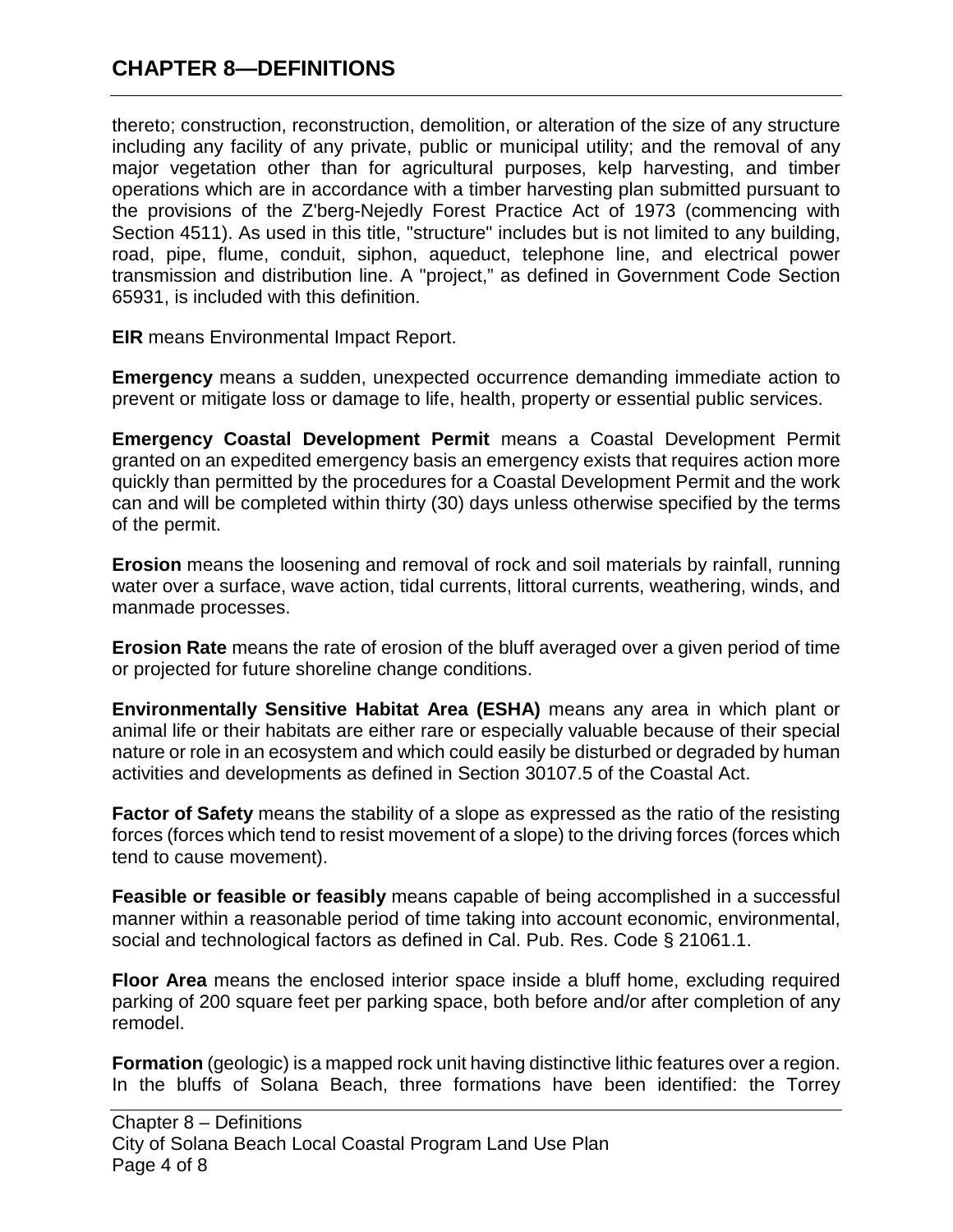Sandstone, the clean sand lens and marine terrace deposits (equivalent to the Bay Point Formation).

**Geologic Setback Area (GSA)** is that portion of the bluff property located between the bluff edge and the Geologic Setback Line.

**Geologic Setback Line (GSL)** is the line marking the distance from the bluff edge that will assure stability for new development, to be determined on a case-by-case basis for each bluff property.

**Groin** means a hard structure built out from the shore to retain sand and protect the shore from erosion and are usually built of rock.

**Hillside Overlay (HOZ)** generally refers to identified lands within the City which have slopes with an inclination of 25 percent or greater.

**Imminent** means an occurrence that is reasonably foreseeable within 12 months from the time the determination of imminence is made.

**Integrated Pest Management** means a coordinated decision making and action process that uses the most appropriate pest control methods in an environmentally and economically sound manner to meet City pest management objectives.

**JPA** means a joint powers authority.

**Land Use Plan (LUP)** is that plan required by the Coastal Act of 1976 and under Solana Beach's LCP.

**Landslide** means the downward sliding or falling of a mass of rock or earth.

**Lateral Access** means access along the shore either at the bluff-top or on the beach.

**LCP** means Local Coastal Program as required by the Coastal Act of 1976.

**LIP** means Local Coastal Program Local Implementation Plan as required by the Coastal Act of 1976.

**Licensed Geotechnical Engineer** means an individual who:

- (1) Is a geotechnical engineer, civil engineer or coastal geologist licensed by the State of California; and
- (2) Has performed coastal bluff engineering analyses in San Diego County for at least five years; and,
- (3) Is approved by the City, with said approval not being unreasonably withheld.

**Littoral Cell** means a relatively isolated geographical area in the ocean containing sand sources, sand transport paths and mechanisms, and sand losses.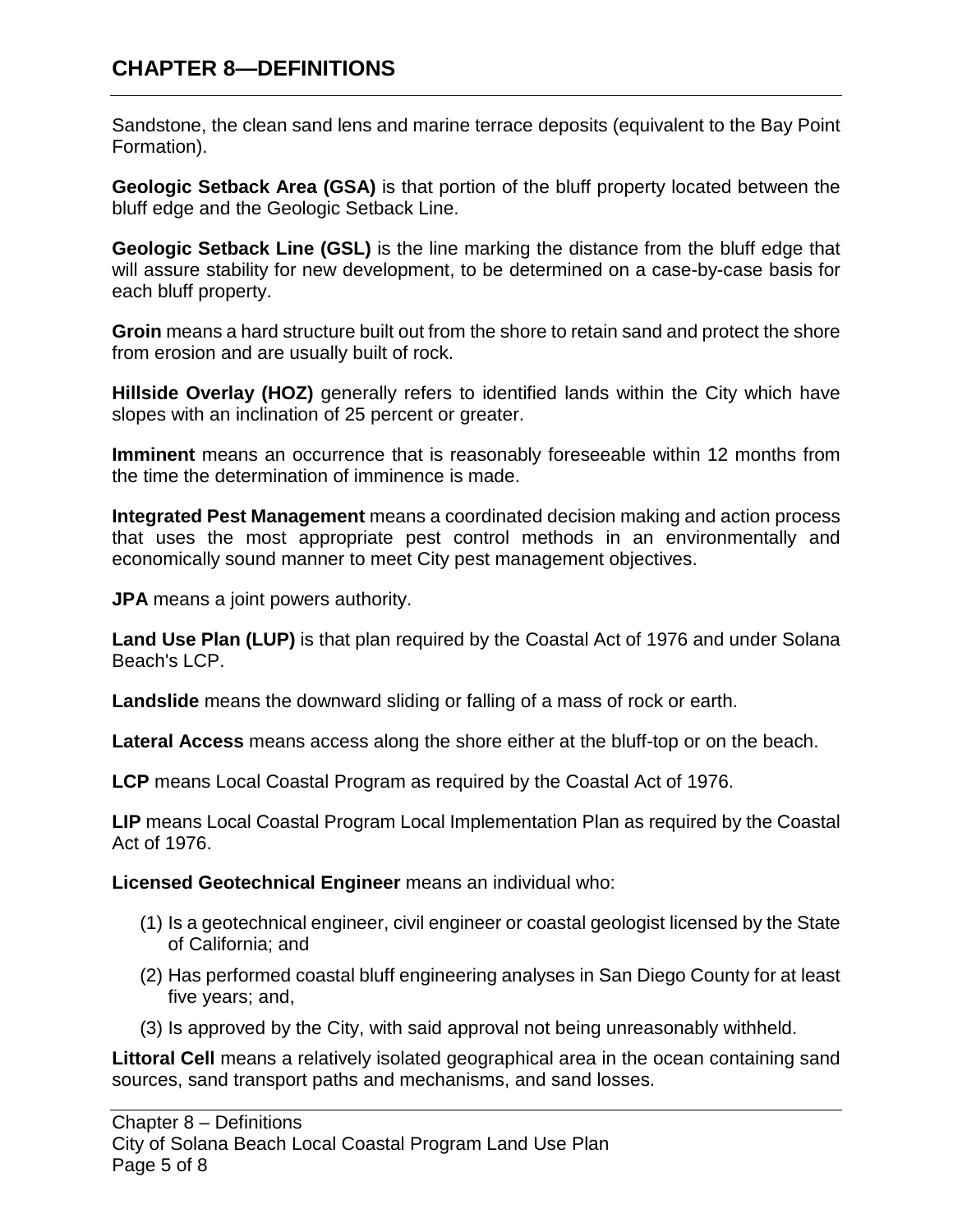**LUP** means the Land Use Plan portion of the Local Coastal Program as required by the Coastal Act of 1976.

**Mean High Tide Line** means the ambulatory line on the beach (contour lines) represented by the intersection of the beach face and the elevation represented by the average of all high tides (higher high tides and lower high tides) occurring over a 19-year period. The mean high tide elevation should be represented by the most recent 19-year tidal epoch as established by the National Ocean Service.

**Mean High Tide Line Survey (MHTL)** means a boundary survey that maps the location of the Mean High Tide Line along the City's shoreline for the time of the survey.

**MEIR** means the final Master Environmental Impact Report Solana Beach Shoreline and Coastal Bluff Management Strategies prepared by AMEC Earth & Environmental, Inc. in 2002 recertified by the City Council in August 2007, and as periodically recertified or replaced, thereafter.

**Non-City-Owned Utilities** are those utilities such as gas, electric and cable not owned by the City.

**Non-Point Source Pollution** is water pollution from no single definable discharge source.

**OSR** refers to the land use classification of open space recreation within the City's General Plan.

**Passive Erosion** is the process whereby the placement of coastal structures at the base of a bluff fixes the back boundary of the beach causing the width of the beach to decrease. This process occurs so long as the shoreline on the beach is experiencing a net retreat, a net sea level rise, or natural seacliff retreat.

**Preferred Bluff Retention Solutions** are specific design aesthetic and structural specifications which the City has adopted for seacave/notch infills, coastal structures and upper bluff systems and which the City Council has deemed are best suited to achieve the goals of the LCP and are included in Appendix B of the LUP.

**Principal Structure** means bluff home, Marine Safety Center, Fletcher Cove Community Center or other significant bluff top building or infrastructure, such as a condominium clubhouse.

**Replenishment** is the process of replenishing or nourishing a beach with sand/sediment. It may be brought about naturally by longshore transport, or artificially by the deposition of dredged or excavated materials.

**Revetment** means a sloped retaining wall; a facing of stone, concrete, blocks, rip-rap, etc. built to protect an embankment, bluff, or development against erosion by wave action and currents.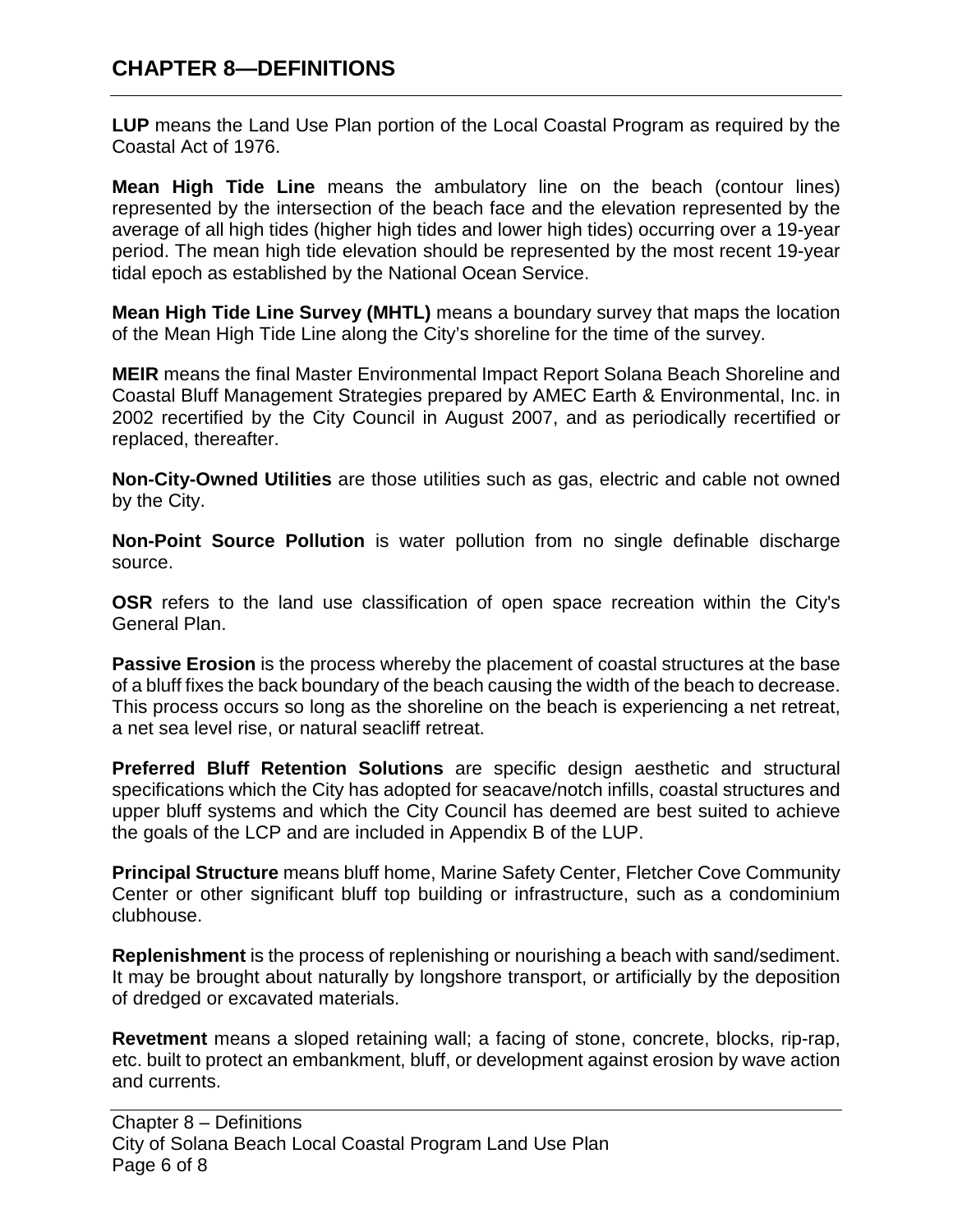**Rip Rap** means a protective layer or facing of rock, concrete blocks or quarry stone, placed to prevent erosion, scour, or sloughing of an embankment or bluff.

**Sand Cost** means the cost of one cubic yard of sand assuming a minimum of 100,000 cubic yards of Beach Quality Sand is purchased and delivered to the beach.

**Sand Mitigation Fee** is determined by the formula set forth in Appendix A of the LUP.

**SBMC** means Solana Beach Municipal Code.

**Seacave/Notch Infill** means an infill of a seacave, notch, joint, fault, rupture or crack in a bluff surface that serves to delay the construction of a coastal structure or upper bluff system, is situated landward of the bluff dripline, is intended to delay or preclude the collapse of the overlying portion of the remaining bluff or bluff property.

**Seawall** is a structure built parallel to a coast and adjacent to the bluff of backshore to protect the bluff or inland development from wave erosion. Seawalls include revetments, coastal structures and other similar shoreline protection measures.

**Sediment** means grains of soil, sand, or rock that have been transported from one location and deposited at another.

**Shoreline District Account** means a segregated City bank account used solely for the purposes outlined in the LCP.

**Slope Stability** means the stability of a slope as expressed as the ratio of the resisting forces (forces which tend to resist movement of a slope) to the driving forces (forces which tend to cause movement). Driving forces in a slope are increased by the addition of loads near the top of a slope (i.e. soil, rainfall, irrigation water, etc.) and by buoyant forces due to groundwater seepage. Resisting forces are decreased by the removal of earth at the toe of a slope (e.g. by wave attack at the toe of a bluff, excavations at the toe of a slope, etc.). A slope is typically considered stable by geotechnical engineers when the ratio of the resisting forces to the driving forces is 1.5:1.0 or greater or greater for the static condition; 1.1 psuedostatic.

**Slope Stabilization** means the stabilization of a slope, which can be accomplished by a number of measures designed for the specific condition, such as bluff retention devices, reduction of irrigation, and control of surface water infiltration and subsurface drainage, and use of geo-textiles.

**State** means the State of California.

**Submerged Reef** means, when considered for sand retention, a proposed man-made structure positioned offshore and used to dissipate wave energy shoreward of the reef for the primary purpose of sand retention.